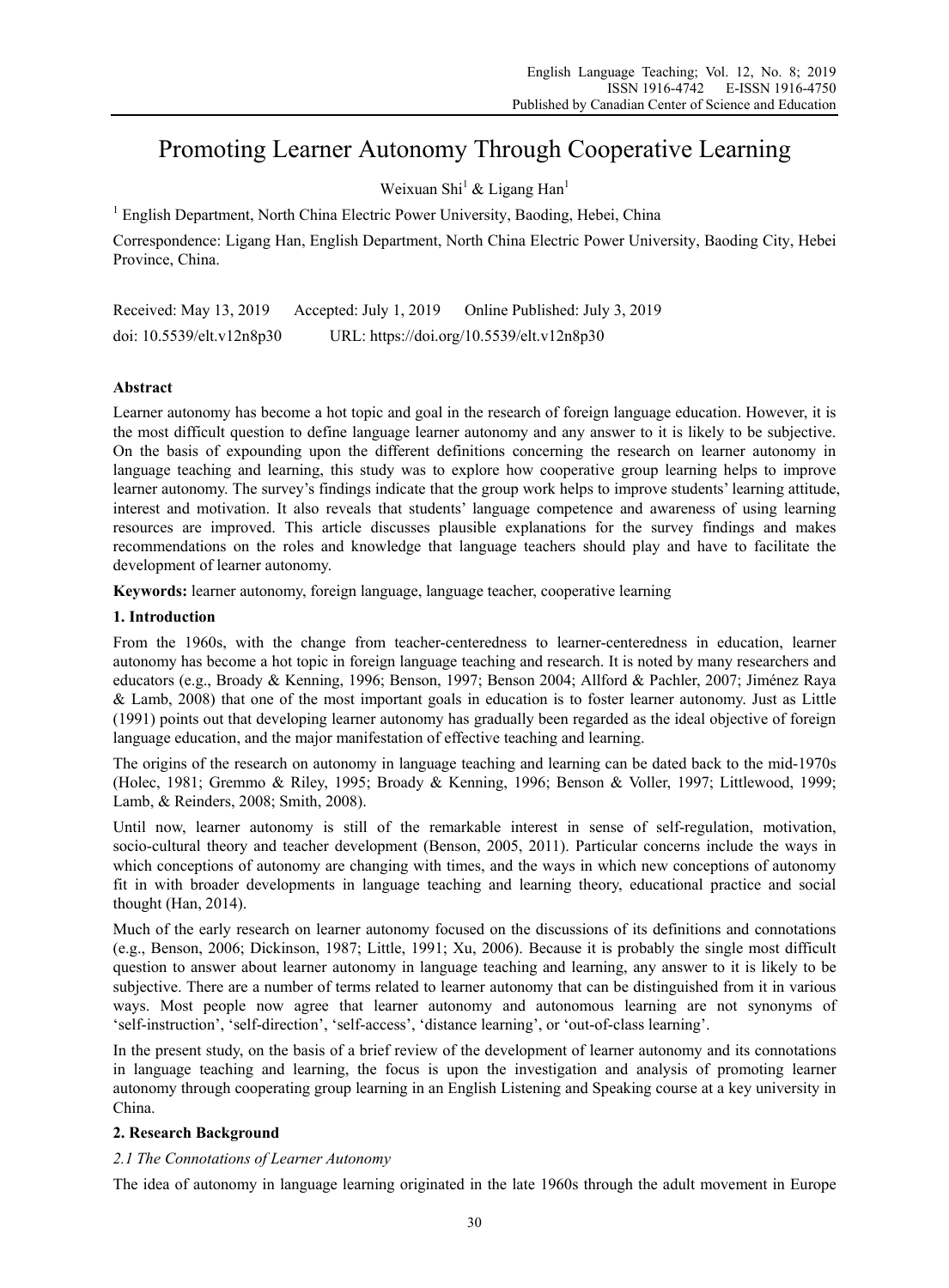and North America, and for many years it continued to be associated with adult learners who had left formal education (Benson, 2004). Thus early work on autonomy was mainly concerned with learners who were learning on their own.

In 1981, Holec's book *Autonomy and Foreign Language Learning* was published, signifying the very beginning of research on learner autonomy. Since then, learner autonomy has gained momentum and become the focus of relevant research in the past three or four decades. Generally, autonomy can be interpreted as the capability/ability of taking charge of one's own study.

The definitions of learner autonomy have been changing with times, among which Holec's (1981) has remained the most widely cited definition in the world. "Ability" is often replaced by "capacity", while "take charge of" is often replaced by "take responsibility for" (Benson, 2011). It pays much attention to an attribute of learners rather than learning situation.

In the context of foreign language learning, Holec (1981) defines autonomy as "the ability to take charge of one's own learning". An autonomous learner is therefore a person who is capable of taking charge of his or her own learning.

Upon reviewing the different definitions and connotations of learner autonomy, based on what is proposed by Shu and Zhuang (2008), Han (2013, 2014) puts forward a working definition for the term as follows. Learner autonomy has the following three important characteristics. Firstly, learner autonomy refers to language learner's attitude and motivation of learning. Language learner is willing to take an active attitude and motivation towards his or her language study, and takes the initiative to be responsible for the study. Secondly, learner autonomy is viewed as capacity of learning. Through learner training and teacher support, language learner can develop the capacity and learning strategies to learn independently. Last but not least, the development of learner autonomy cannot be accomplished without supportive environment or context. Here environment includes the teacher's guidance, teaching and learning facilities, and learning materials and resources. Based on the above discussion, we consider learner autonomy as the constructive process how language learners develop their autonomy within the supportive environment or context.

#### *2.2 The Importance of Cultivating Learner Autonomy in College English Teaching in China*

Developing learner autonomy has become an educational goal in modern languages education, not only at college and university level, but also a life goal for language learners in China.

In 2007, the reformed College English Curriculum Requirements is issued by the Higher Education Department of the Ministry of Education, providing the colleges and universities with the guidelines for English instruction to non-English major students.

According to College English Curriculum Requirements, the objective of College English is to develop students' ability to use English in an all-round way, especially in listening and speaking, so that in their future work and social interactions they will be able to exchange information effectively through both spoken and written channels, and at the same time they will be able to enhance their ability to study independently and improve their cultural quality so as to meet the needs of China's social development and international changes (Higher Education Department of the Ministry of Education, 2007). Moreover, the traditionally teacher imparting the language and skills in class will be replaced by fostering students' ability to use the language and ability to learn independently.

#### *2.3 The Listening and Speaking Course at a Key University in China*

The Listening and Speaking course is offered to non-English major students on the second semester of the first year at a key university in China. At the first class of the course, students are divided into cooperative learning groups of four or five, with different roles for each member such as *Leader, Resourcer, Questioner, Presenter and Secretary*.

The cooperative learning process goes as follows. Firstly, each member of the group is required to listen or watch VOA or BBC news, and find a piece of news that is interesting and instructive. Secondly, the group leader will organize the members to discuss and decide which news is the one that the group is to present and share in the class. Thirdly, the group will make a PowerPoint using video clips, pictures and scrip of the news. Finally, the group will present and share the news in the class. After the presentation, other students and the teacher will ask questions or have comments on the group's news sharing.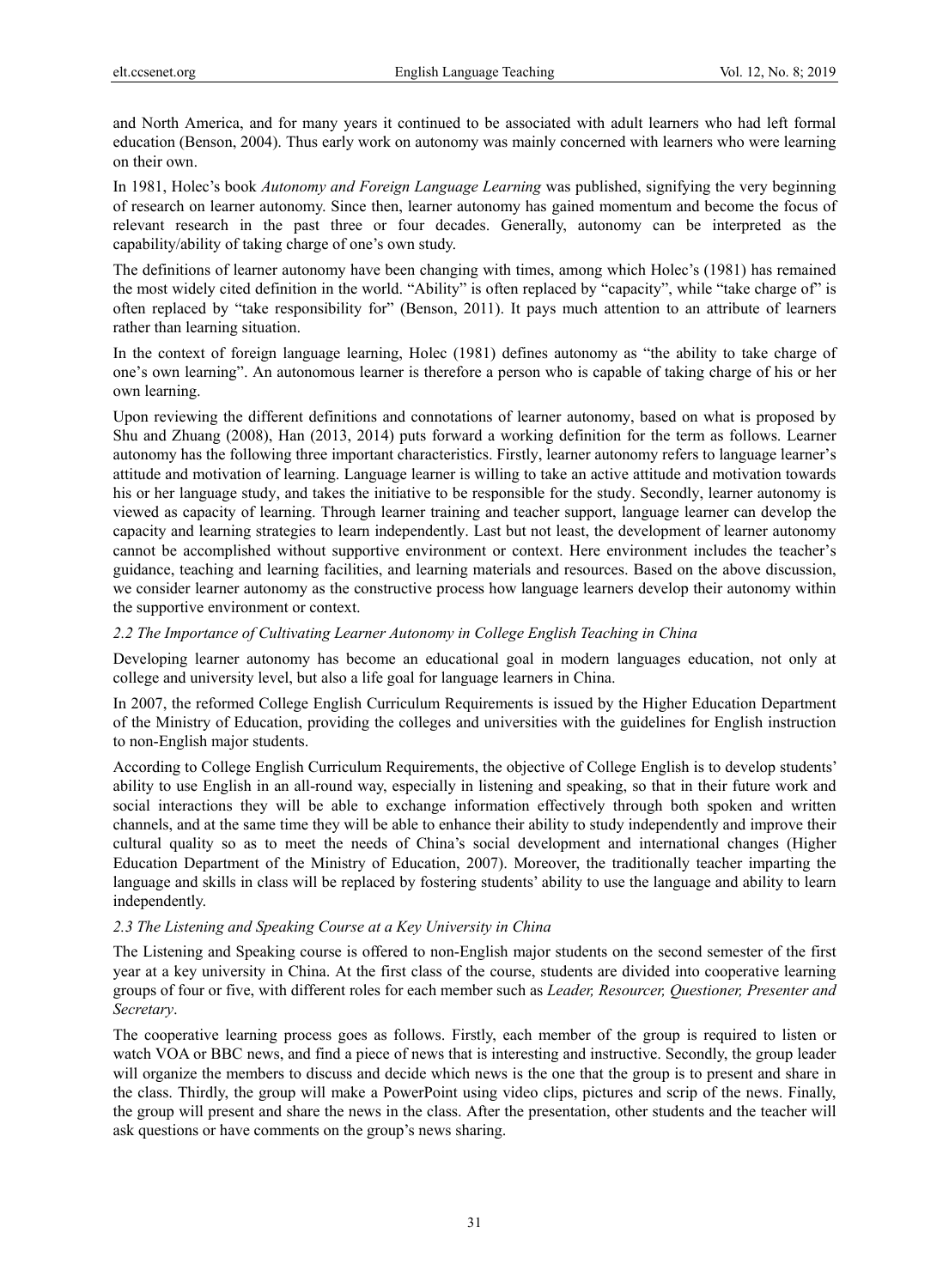## **3. Methodology**

## *3.1 Research Questions*

There are two research questions that guide the inquiry of the study:

1) Does the group work (news sharing) promote the development of learner autonomy? If yes, in what ways?

2) What are the strengths and weaknesses of group work in promoting the development of learner autonomy?

## *3.2 Participants*

The study was conducted among 168 first-year non-English major college students (ages 18 to 20) coming from three classes. The three classes were convenient participants which were taught by one teacher with the same teaching materials and teaching periods. At the end of the course, students were asked to fill in an online questionnaire.

## *3.3 Instrument*

Based on Han's (2013) questionnaire on learner autonomy, a questionnaire is designed to find out how the cooperative group learning promotes the development of learner autonomy.

The researchers designed 20 closed items for the questionnaire, which consisted of three components: students' learning attitude and motivation (6 items), learning capacity and strategies (10 items) and learning environment and resources (4 items).

In addition to the 20 closed questions, the questionnaire has two open questions. The closed questions are based on a five-point Likert Scale. The five-point Likert scale was used in order to weigh each item in the questionnaire (1 = strongly disagree; 2 = disagree; 3 = unsure; 4 = agree; 5 = strongly agree).

After the collection of the questionnaire, SPSS (the Statistical Package of Social Science) 16.0 is used to analyze the data. The inter-rater reliability of the 20 items was analyzed and the Cronbach's Alpha was 0.922, which means the questionnaire has good reliability. According to the factor analysis of KMO and Bartlett's Test (see Table 1), the KMO is 0.880 and the significance is 0.000 ( $P < 0.05$ ), which shows that the questionnaire also has good validity.

| Kaiser-Meyer-Olkin Measure of Sampling Adequacy |                    | .880    |
|-------------------------------------------------|--------------------|---------|
| Bartlett's Test of Sphericity                   | Approx. Chi-Square | 1.402E3 |
|                                                 | df                 | 190     |
|                                                 | Sig.               | .000    |

## Table 1. KMO and Bartlett's Test

#### **4. Results and Discussion**

At the end of the semester, the researchers conducted a survey in the three classes. Of 168 total students, 118 students completed the online questionnaire, and all of them were valid. Of the 118 non-English major college students who completed the online questionnaires, 46 (39 percent) are male students and 72 (61 percent) are female students. The responses to the statements about how group news sharing promotes learner autonomy are as shown in Table 2.

Table 2. Responses to statements about how group news sharing promotes learner autonomy

| <b>Statement</b>                                        | Strongly<br>disagree % | Disagree $%$ | Unsure $\%$ | Agree $\%$ | Strongly<br>agree $%$ |
|---------------------------------------------------------|------------------------|--------------|-------------|------------|-----------------------|
| 1. I like doing English news sharing.                   | 3.4                    | 5.9          | 44.1        | 33.1       | 13.6                  |
| 2. I carefully choose and prepare the<br>news to share. | $\Box$                 | 4.2          | 22.9        | 42.4       | 28.8                  |
| 3. I am confident while doing the news 2.5<br>sharing.  |                        | 11.0         | 37.3        | 33.9       | 15.3                  |
| learned many new words and 0<br>4. I                    |                        | 11.0         | 31.4        | 34.7       | 22.9                  |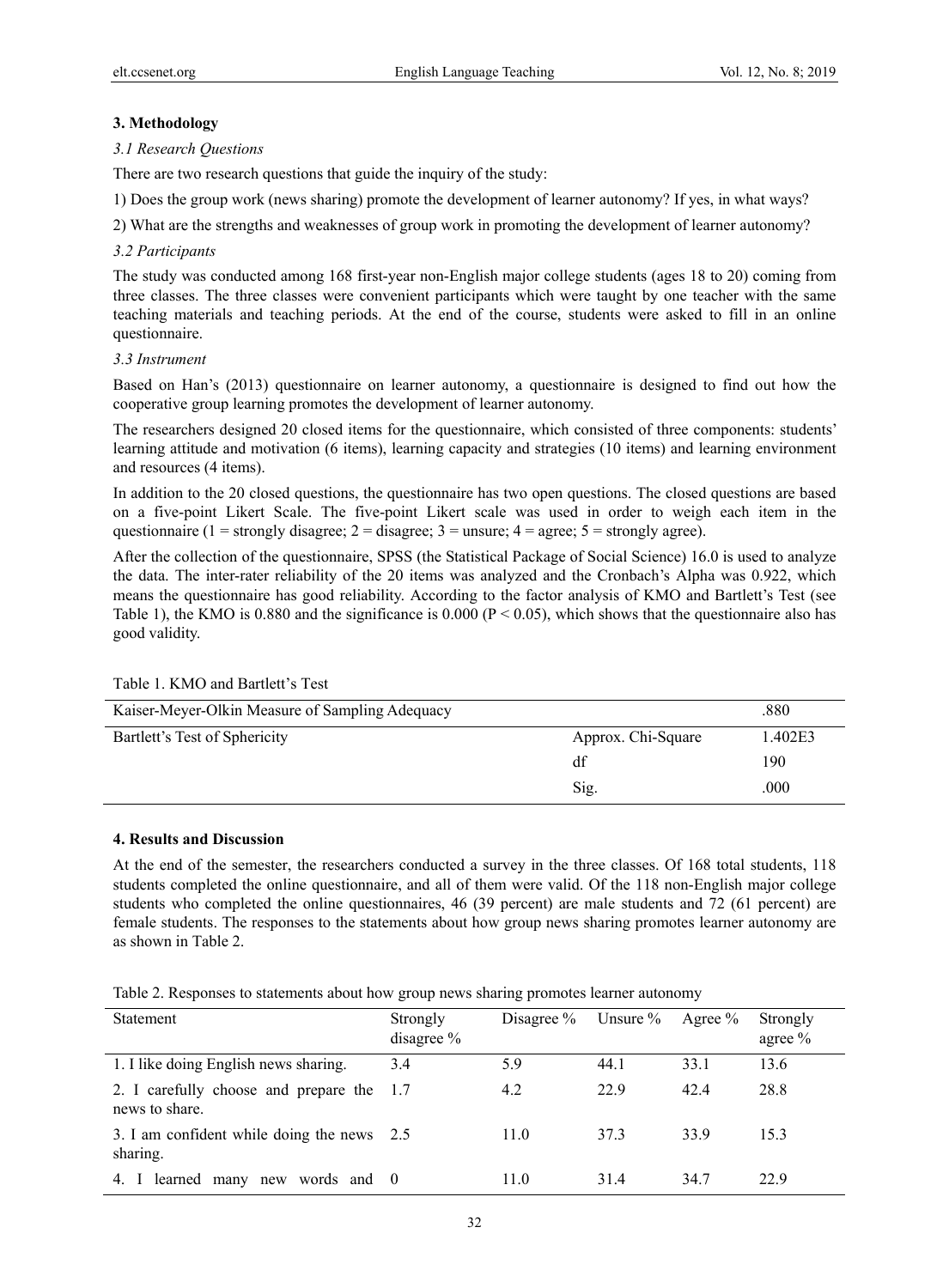| 3.4  | 11.0 | 26.3 | 32.2 | 27.1 |
|------|------|------|------|------|
| 7.6  | 37.3 | 35.6 | 12.7 | 6.8  |
| 8.5  | 28.0 | 28.8 | 24.6 | 10.2 |
| 1.7  | 12.7 | 34.7 | 37.3 | 13.6 |
| 1.7  | 17.8 | 37.3 | 27.1 | 16.1 |
| 4.2  | 8.5  | 24.6 | 39.0 | 23.7 |
| 2.5  | 2.5  | 18.6 | 39.0 | 37.3 |
| 2.5  | 10.2 | 24.6 | 40.7 | 22.0 |
| 4.2  | 7.6  | 37.3 | 33.1 | 17.8 |
| 2.5  | 10.2 | 30.5 | 38.1 | 18.6 |
| 6.8  | 12.7 | 25.4 | 28.0 | 27.1 |
| 2.5  | 8.5  | 19.5 | 44.9 | 24.6 |
| 15.3 | 18.6 | 13.6 | 21.2 | 31.4 |
| 13.6 | 36.4 | 29.7 | 11.0 | 9.3  |
| 4.2  | 9.3  | 22.0 | 33.9 | 30.5 |
| 4.2  | 5.9  | 21.2 | 38.1 | 30.5 |
|      |      |      |      |      |

The overriding purpose of this study was to achieve a detailed exploration of how student's cooperative group learning through doing news sharing influences the development of learner autonomy. In answering the two research questions, descriptive statistics and inferential statistics were used.

For research question 1, based on the 20-item Likert-scale questionnaire, does the group work of news sharing promote the development of learner autonomy? If yes, in what ways?

According to the analysis, most of the students (71.2%) carefully chose, discussed with other group members and decided which news to share in the class. About half of the students (46.7%) liked doing the news sharing, and showed their (49.2%) confidence in doing the group work. In addition, 43.2 percent of students expressed that the group news sharing aroused their English learning interest. Moreover, half of the students (50.9%) agreed that doing news sharing help them to learn English more actively. In short, students' learning attitude, interest and motivation are improved and increased through doing the group news sharing.

The group news sharing helps to improve students' learning strategy and language competence. For example, 57.6 percent of students agreed that they learned many new words and expressions through news sharing, and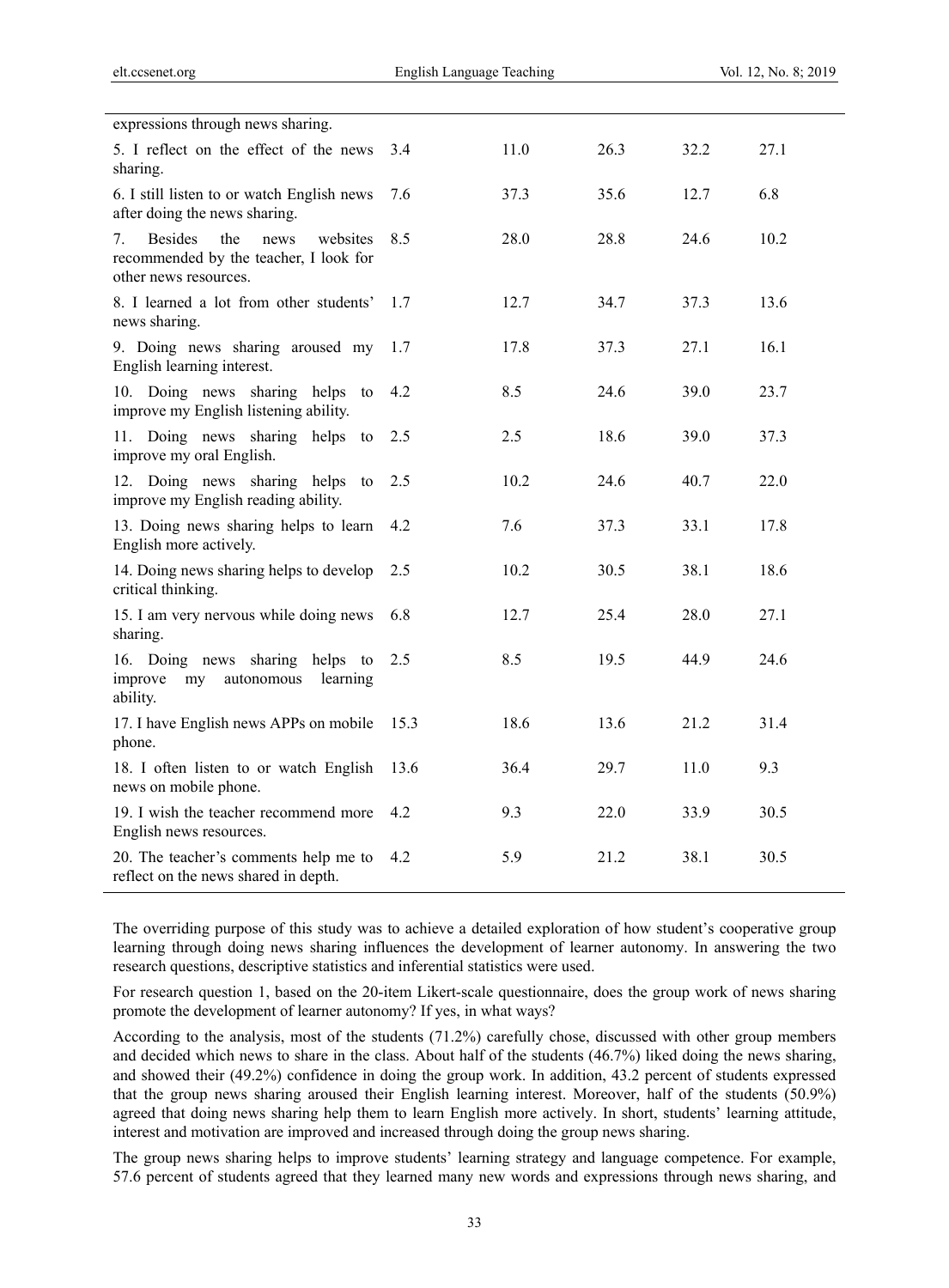50.9 percent of students thought that they benefited a lot from other students' news sharing; 59.3 percent of students reflected on the effect of the news sharing. What's more, the group work helps to improve students' language skills. For instance, the group news sharing helps to improve students' listening ability (62.7%), oral English (76.3%), English reading ability (62.7%). In addition, 69.5 percent of students thought doing news sharing helps to improve their autonomous learning ability, 56.7 percent of students expressed that doing news sharing also helps to develop their critical thinking, 68.6 percent of students benefited from the teacher's comments on the shared news.

As to the use of learning resources, 52.6 percent of students installed English news APPs on mobile phone to listen to English news. Surprisingly, 64.4 percent of students wish the teacher would recommend more English news resources.

For research question 2, what are the strengths and weaknesses of group work in promoting the development of learner autonomy?

As is analyzed and discussed above, the strengths of the group work lies in the following three aspects. Firstly, the group news sharing helps to increase and arouse students' English learning attitude, interest and motivation. Secondly, the group work helps to improve students' learning strategy and language competence, and it can also help to develop students' critical thinking. Finally, the group work increases students' use of learning resources.

From the study, the following weaknesses of the group work are discovered. First, only 19.5 percent of students would still listen to or watch English news after doing the news sharing, whereas 44.9 percent of students probably would not. Second, 55.1 percent of students thought that they were very nervous while doing news sharing; only 19.5 percent of students were at ease while doing the news sharing by contrast. Finally, Though more than half of the students (52.6%) have installed English news APPs on their mobile phones, only one fifth (20.3%) students often listen to or watch English news on mobile phones, half (50%) of the students probably do not often use the news APPs to listen to or watch news.

Just as researchers (Benson, 2005, 2011; Cotterall, 1995; Voller, 1997; Xu, 2007) point out, teachers should play the role of "facilitator" to develop learner autonomy. Therefore, the present researchers need to facilitate and help the students to further activate their initiative and motivation, raise their autonomous learning awareness, have a study plan, organize their time and form the habit of listening to English news.

According to some researchers (e.g., Arnold, 2000; Benson, 2005, 2011; Voller, 1997), in the process of developing learner autonomy, teachers should also play the role of "counselor" who responds to the ongoing needs of individuals. In foreign language learning, learners' affect factors, such as emotion, mood, interest, motivation, attitude and anxiety will influence their learning behavior and outcome (Arnold, 2000; Aoki, 2000). Therefore, as "counselor", language teachers should be aware of the negative affect factors (such as nervousness in the present study) that may hinder learning, and help learners to reduce and ease them.

As Benson (2005, 2011) asserts that language teachers should be "resource". Foreign language teachers are not only the source of information, but also are capable of developing learners' ability to use learning resources effectively and efficiently. In the case of the present study, the researchers need to learn about the students' needs and provide more learning resources in the future.

#### **5. Conclusion**

The result reached in the present study led the researchers to conclude that the cooperative group learning can promote and improve learner autonomy. In light of the result of the present study, the following points are recommended.

First, the awareness of learner autonomy should be further raised and increased. Language teachers can help students learn and increase their knowledge and met-cognition of learner autonomy. Then students can be more clear and aware of how the cooperative group learning helps to improve their learner autonomy.

What's more, as learner autonomy is intricately intertwined with the language teacher's professional understanding of his/her role and task, emphasizing the need for the teacher to understand well what learner autonomy is and what roles to play are significant. If language teachers lack of the knowledge or awareness to develop learner autonomy, how can they be expected to play their respective roles in promoting learner autonomy. Thus a series of courses and training should be designed to well facilitate the development of language teacher's awareness and knowledge of learner autonomy.

#### **Acknowledgments**

This research was financially supported by "English Teaching Reform Project of Colleges and Universities in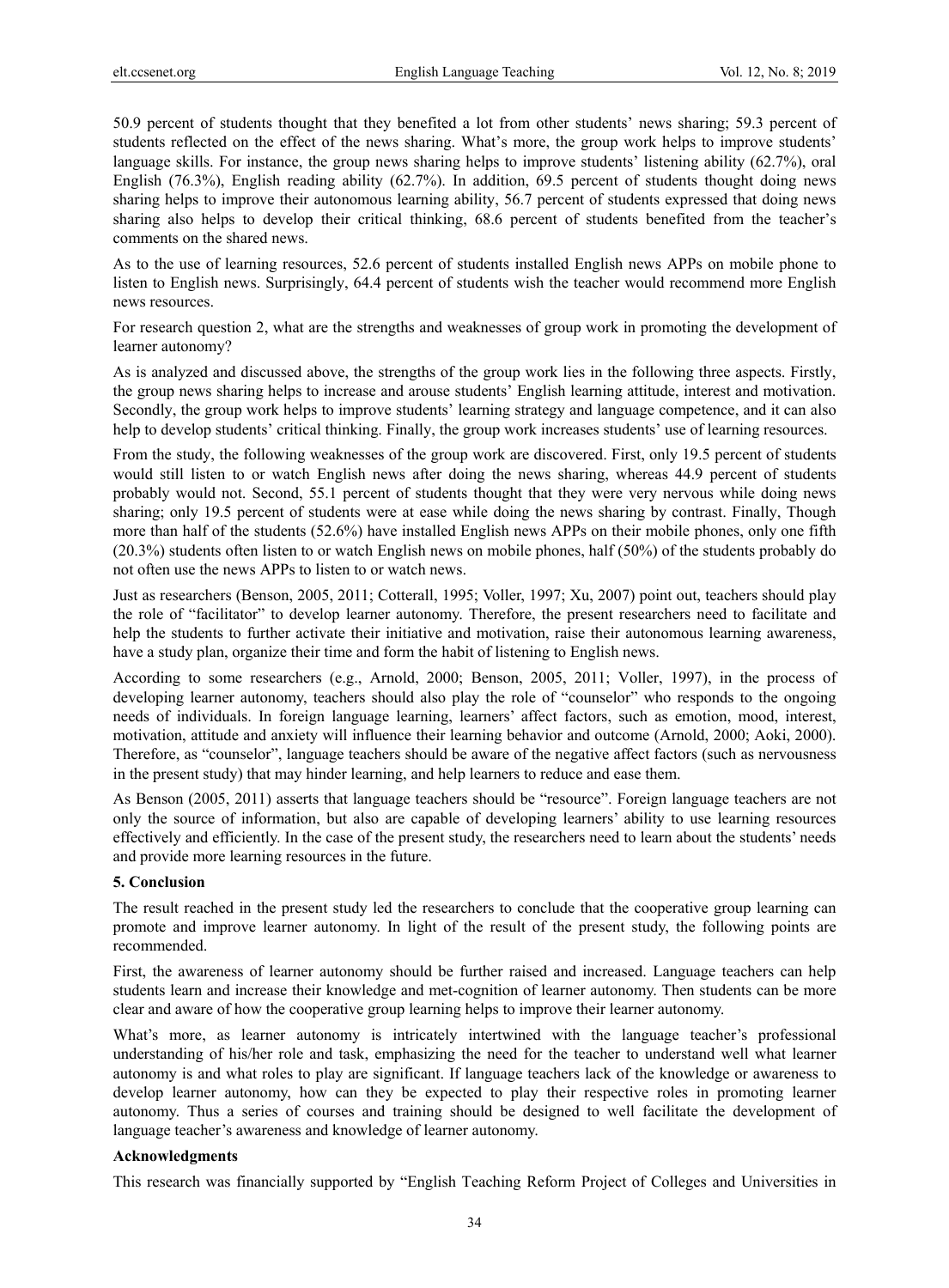Hebei Province" (Grant NO. 2018YYJG051).

#### **References**

- Allford, D., & Pachler, N. (2007). *Language, autonomy and the new learning environments*. Bern: Peter Lang.
- Aoki, N. (2000). Affect and the role of teacher in the development of learner autonomy. In J. Arnold (Ed.), *Affect in language learning* (pp. 142-154). Beijing: Foreign Language Teaching and Research Press.
- Arnold, J. (Ed.). (2000). *Affect in language learning*. Beijing: Foreign Language Teaching and Research Press.
- Benson, P. (1997). The philosophy and politics of learner autonomy. In P. Benson, & P. Voller (Eds.), *Autonomy and independence in language learning* (pp.18-34). London: Longman.
- Benson, P. (2004). Learner autonomy in the classroom. In D. Nunan (Ed.), *Practical English language teaching* (pp. 290-308). Beijing: Higher Education Press.
- Benson, P. (2005). *Teaching and researching autonomy in language learning*. Beijing: Foreign Language Teaching and Research Press.
- Benson, P. (2006). Autonomy in language teaching and learning. *Language Teaching, 40*, 21-40. https://doi.org/10.1017/S0261444806003958
- Benson, P. (2011). *Teaching and researching autonomy* (2nd ed.). Harlow: Pearson Education Limited.
- Benson, P., & Voller, P. (Eds.). (1997). *Autonomy and independence in language learning*. London: Longman.
- Broady, E., & Kenning, Marie-Madeleine. (Eds.). (1996). *Promoting learner autonomy in university language teaching*. London: Middlesex University Printing Services.
- Cotterall, S. (1995). Readiness for autonomy: Investigating learner beliefs. *System, 23*(2), 195-205. https://doi.org/10.1016/0346-251X(95)00008-8
- Dickinson, L. (1987). *Self-instruction in language learning*. Cambridge: Cambridge University Press.
- Gardner, D., & Miller, L. (2002). *Establishing self-access: From theory to practice*. Shanghai: Shanghai Foreign Language Education Press.
- Gremmo, M-J., & Riley, P. (1995). Autonomy, self-direction and self-access in language teaching and learning: The history of an idea. *System, 23*(2), 151-164. https://doi.org/10.1016/0346-251X(95)00002-2
- Han, L. G. (2013). *Research on university EFL teachers' pedagogical knowledge for the development of learner autonomy*. Beijing: Modern Education Press.
- Han, L. G. (2014). Teacher's role in developing learner autonomy: A literature review. *International Journal of English Language Teaching, 2*, 21-27. https://doi.org/10.5430/ijelt.v1n2p21
- Higher Education Department of the Ministry of Education. (2007). *College English curriculum requirements*. Shanghai: Shanghai Foreign Language Education Press.
- Holec, H. (1981). *Autonomy and foreign language learning*. Oxford: Pergamon Press.
- Jiménez Raya, M., & Lamb, T. (Eds.). (2008). *Pedagogy for autonomy in modern languages education: Theory, practice, and teacher education*. Dublin: Authentik.
- Lamb, T., & Reinders, H. (Eds.). (2008). *Learner and teacher autonomy: Concepts, realities, and responses*. Amsterdam/Philadelphia: Benjamins.
- Little, D. (1991). *Learner autonomy: Definitions, issues and problems*. Dublin: Authentik.
- Littlewood, W. (1999). Defining and developing autonomy in East Asian contexts. *Applied Linguistics, 20*(1), 71-94. https://doi.org/10.1093/applin/20.1.71
- Shu, D. F., & Zhuang, Z. X. (2008). *Modern foreign language teaching: Theories, practice and approaches*. Shanghai: Shanghai Foreign Language Education Press.
- Smith, R. C. (2008). Learner autonomy. *ELT Journal, 62*(4), 395-397. https://doi.org/10.1093/elt/ccn038
- Voller, P. (1997). Does the teacher have a role in autonomous language learning? In P. Benson, & P. Voller (Eds.), *Autonomy and independence in language learning* (pp. 98-113). London: Longman.
- Xu, J. F. (2006). *The theory and practice of modern foreign language teaching*. Wuhan: Huazhong University of Science and Technology Press.
- Xu, J. F. (2007). *Autonomy in college foreign language learning: From theory to practice*. Beijing: China Social